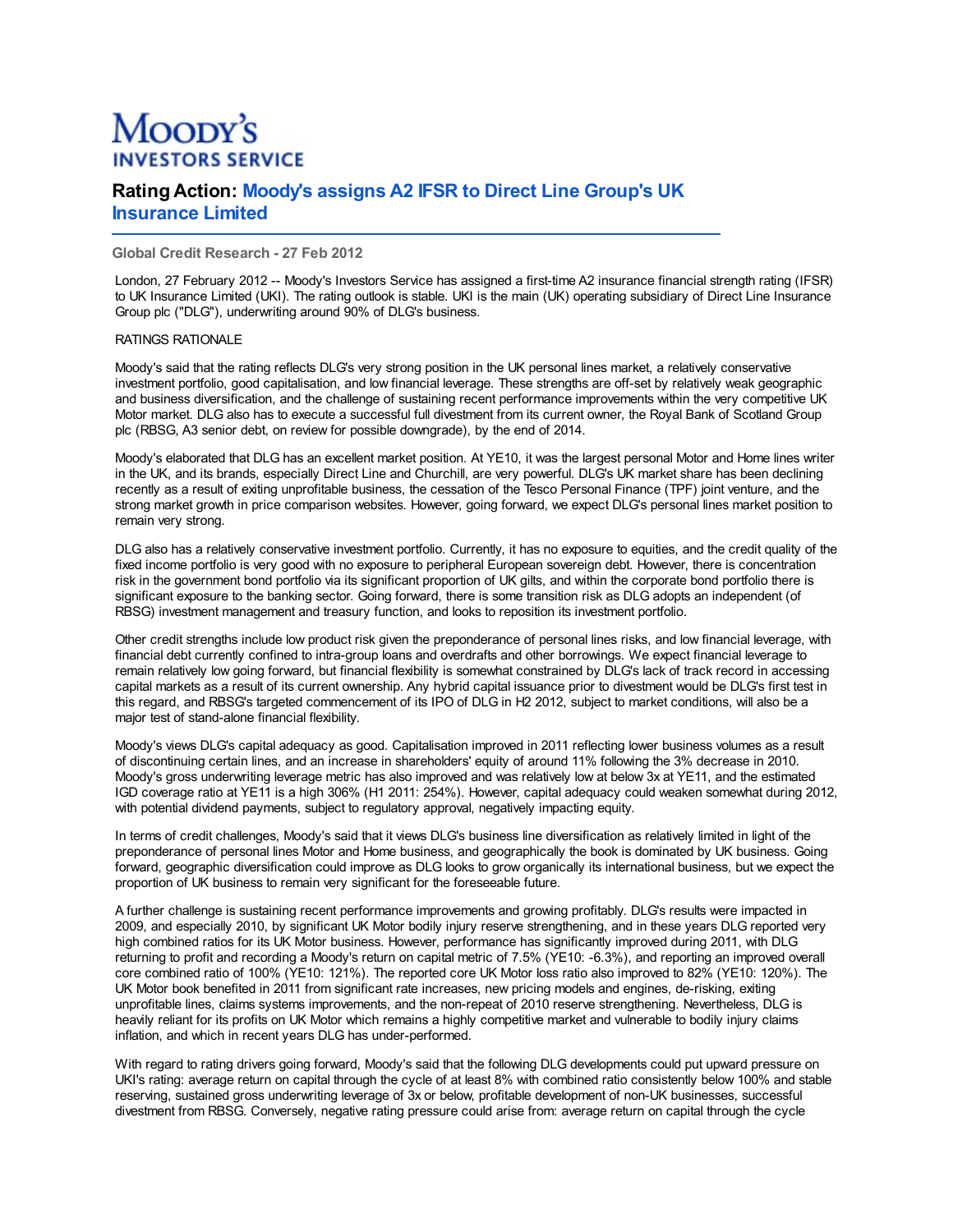below 6%, adjusted financial leverage in excess of 30%, earnings coverage below 6x, meaningful deterioration in capital adequacy either from an economic or an IGD perspective.

The principal methodology used in this rating was Moody's Global Rating Methodology for Property and Casualty Insurers published in May 2010. Please see the Credit Policy page on www.moodys.com for a copy of this methodology.

At YE11, DLG reported an operating profit of GBP 407 million (including non-core business), a core combined ratio of 100%, core gross written premium of GBP 4,098m million, and equity of GBP 3,912 million.

#### REGULATORY DISCLOSURES

For ratings issued on a program, series or category/class of debt, this announcement provides relevant regulatory disclosures in relation to each rating of a subsequently issued bond or note of the same series or category/class of debt or pursuant to a program for which the ratings are derived exclusively from existing ratings in accordance with Moody's rating practices. For ratings issued on a support provider, this announcement provides relevant regulatory disclosures in relation to the rating action on the support provider and in relation to each particular rating action for securities that derive their credit ratings from the support provider's credit rating. For provisional ratings, this announcement provides relevant regulatory disclosures in relation to the provisional rating assigned, and in relation to a definitive rating that may be assigned subsequent to the final issuance of the debt, in each case where the transaction structure and terms have not changed prior to the assignment of the definitive rating in a manner that would have affected the rating. For further information please see the ratings tab on the issuer/entity page for the respective issuer on www.moodys.com.

The rating has been disclosed to the rated entity or its designated agent(s) and issued with no amendment resulting from that disclosure.

Information sources used to prepare the rating are the following : parties involved in the ratings, public information, and confidential and proprietary Moody's Investors Service information.

Moody's considers the quality of information available on the rated entity, obligation or credit satisfactory for the purposes of issuing a rating.

Moody's adopts all necessary measures so that the information it uses in assigning a rating is of sufficient quality and from sources Moody's considers to be reliable including, when appropriate, independent third-party sources. However, Moody's is not an auditor and cannot in every instance independently verify or validate information received in the rating process.

Moody's Investors Service may have provided Ancillary or Other Permissible Service(s) to the rated entity or its related third parties within the two years preceding the credit rating action. Please see the special report "Ancillary or other permissible services provided to entities rated by MIS's EU credit rating agencies" on the ratings disclosure page on our website www.moodys.com for further information.

Please see the ratings disclosure page on www.moodys.com for general disclosure on potential conflicts of interests.

Please see the ratings disclosure page on www.moodys.com for information on (A) MCO's major shareholders (above 5%) and for (B) further information regarding certain affiliations that may exist between directors of MCO and rated entities as well as (C) the names of entities that hold ratings from MIS that have also publicly reported to the SEC an ownership interest in MCO of more than 5%. A member of the board of directors of this rated entity may also be a member of the board of directors of a shareholder of Moody's Corporation; however, Moody's has not independently verified this matter.

Please see Moody's Rating Symbols and Definitions on the Rating Process page on www.moodys.com for further information on the meaning of each rating category and the definition of default and recovery.

Please see ratings tab on the issuer/entity page on www.moodys.com for the last rating action and the rating history.

The date on which some ratings were first released goes back to a time before Moody's ratings were fully digitized and accurate data may not be available. Consequently, Moody's provides a date that it believes is the most reliable and accurate based on the information that is available to it. Please see the ratings disclosure page on our website www.moodys.com for further information.

Please see www.moodys.com for any updates on changes to the lead rating analyst and to the Moody's legal entity that has issued the rating.

Dominic Simpson VP - Senior Credit Officer Financial Institutions Group Moody's Investors Service Ltd. One Canada Square Canary Wharf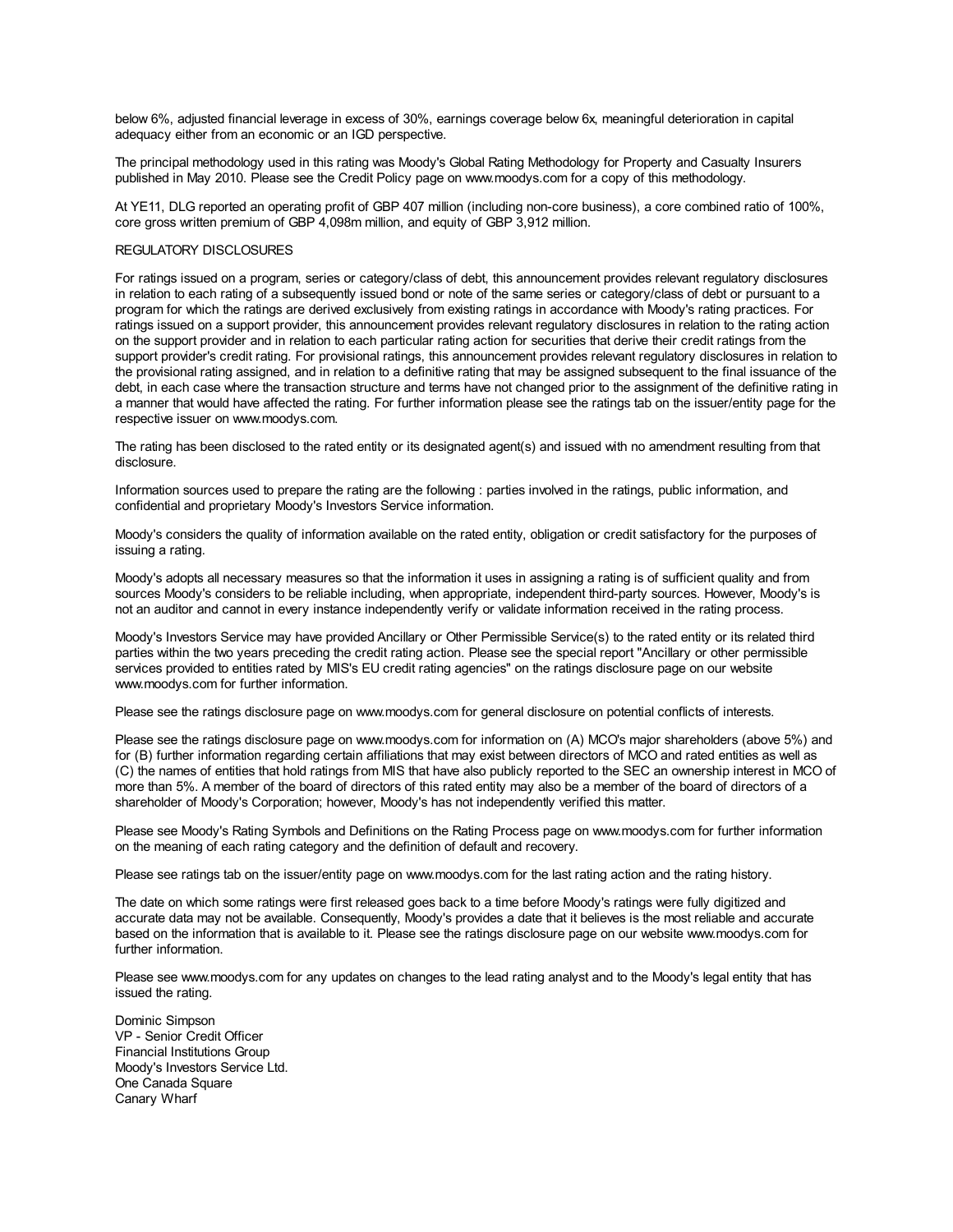London E14 5FA United Kingdom JOURNALISTS: 44 20 7772 5456 SUBSCRIBERS: 44 20 7772 5454

Simon Harris MD - Financial Institutions Financial Institutions Group JOURNALISTS: 44 20 7772 5456 SUBSCRIBERS: 44 20 7772 5454

Releasing Office: Moody's Investors Service Ltd. One Canada Square Canary Wharf London E14 5FA United Kingdom JOURNALISTS: 44 20 7772 5456 SUBSCRIBERS: 44 20 7772 5454



© 2012 Moody's Investors Service, Inc. and/or its licensors and affiliates (collectively, "MOODY'S"). All rights reserved.

**CREDIT RATINGS ISSUED BY MOODY'S INVESTORS SERVICE, INC. ("MIS") AND ITS AFFILIATES ARE MOODY'S CURRENT OPINIONS OF THE RELATIVE FUTURE CREDIT RISK OF ENTITIES, CREDIT COMMITMENTS, OR DEBT OR DEBT-LIKE SECURITIES, AND CREDIT RATINGS AND RESEARCH PUBLICATIONS PUBLISHED BY MOODY'S ("MOODY'S PUBLICATIONS") MAY INCLUDE MOODY'S CURRENT OPINIONS OF THE RELATIVE FUTURE CREDIT RISK OF ENTITIES, CREDIT COMMITMENTS, OR DEBT OR DEBT-LIKE SECURITIES. MOODY'S DEFINES CREDIT RISK AS THE RISK THAT AN ENTITY MAY NOT MEET ITS CONTRACTUAL, FINANCIAL OBLIGATIONS AS THEY COME DUE AND ANY ESTIMATED FINANCIAL LOSS IN THE EVENT OF DEFAULT. CREDIT RATINGS DO NOT ADDRESS ANY OTHER RISK, INCLUDING BUT NOT LIMITED TO: LIQUIDITY RISK, MARKET VALUE RISK, OR PRICE VOLATILITY. CREDIT RATINGS AND MOODY'S OPINIONS INCLUDED IN MOODY'S PUBLICATIONS ARE NOT STATEMENTS OF CURRENT OR HISTORICAL FACT. CREDIT RATINGS AND MOODY'S PUBLICATIONS DO NOT CONSTITUTE OR PROVIDE INVESTMENT OR FINANCIAL ADVICE, AND CREDIT RATINGS AND MOODY'S PUBLICATIONS ARE NOT AND DO NOT PROVIDE RECOMMENDATIONS TO PURCHASE, SELL, OR HOLD PARTICULAR SECURITIES. NEITHER CREDIT RATINGS NOR MOODY'S PUBLICATIONS COMMENT ON THE SUITABILITY OF AN INVESTMENT FOR ANY PARTICULAR INVESTOR. MOODY'S ISSUES ITS CREDIT RATINGS AND PUBLISHES MOODY'S PUBLICATIONS WITH THE EXPECTATION AND UNDERSTANDING THAT EACH INVESTOR WILL MAKE ITS OWN STUDY AND EVALUATION OF EACH SECURITY THAT IS UNDER CONSIDERATION FOR PURCHASE, HOLDING, OR SALE.**

ALL INFORMATION CONTAINED HEREIN IS PROTECTED BY LAW, INCLUDING BUT NOT LIMITED TO, COPYRIGHT LAW, AND NONE OF SUCH INFORMATION MAY BE COPIED OR OTHERWISE REPRODUCED, REPACKAGED, FURTHER TRANSMITTED, TRANSFERRED, DISSEMINATED, REDISTRIBUTED OR RESOLD, OR STORED FOR SUBSEQUENT USE FOR ANY SUCH PURPOSE, IN WHOLE OR IN PART, IN ANY FORM OR MANNER OR BY ANY MEANS WHATSOEVER, BY ANY PERSON WITHOUT MOODY'S PRIOR WRITTEN CONSENT. All information contained herein is obtained by MOODY'S from sources believed by it to be accurate and reliable. Because of the possibility of human or mechanical error as well as other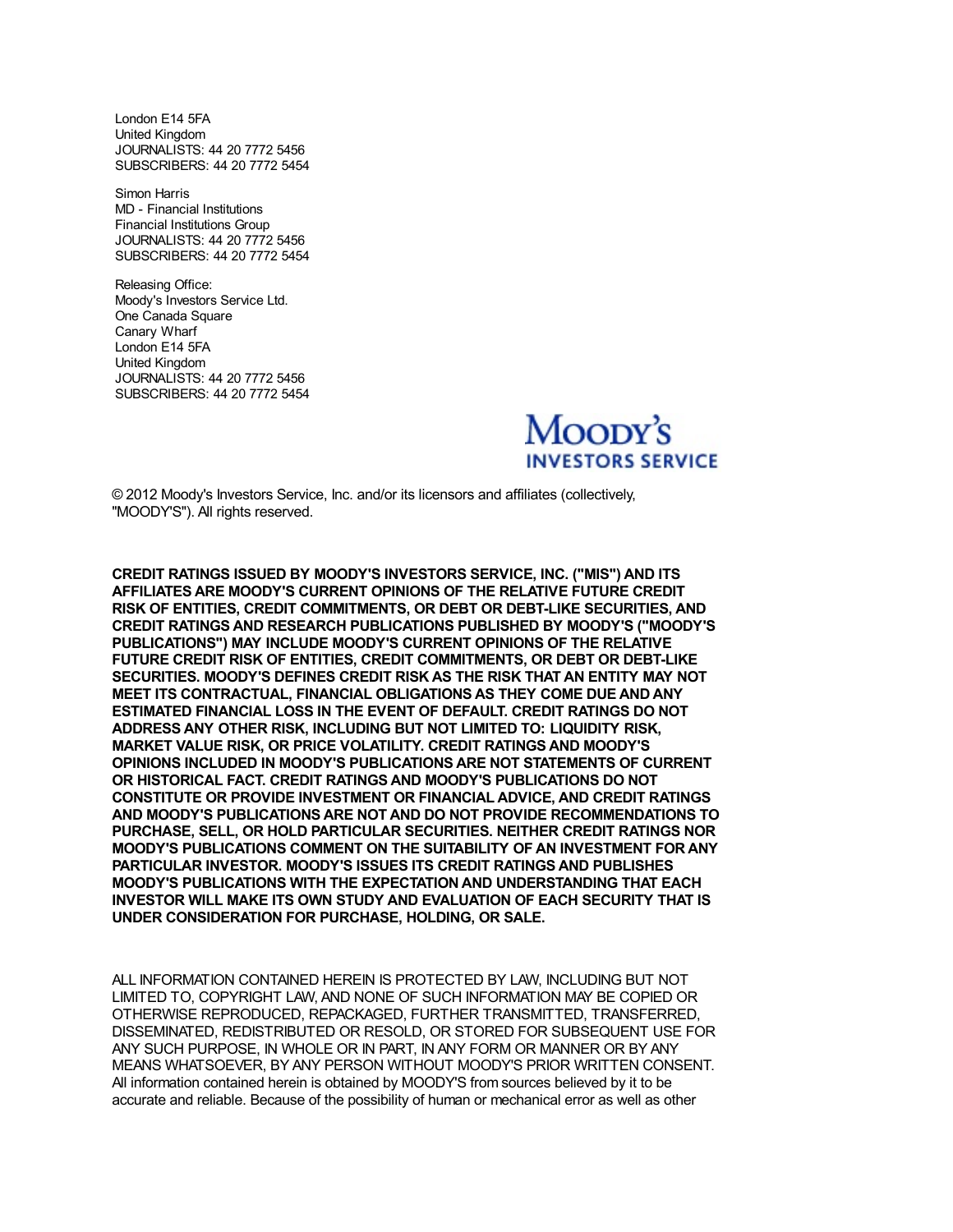factors, however, all information contained herein is provided "AS IS" without warranty of any kind. MOODY'S adopts all necessary measures so that the information it uses in assigning a credit rating is of sufficient quality and from sources Moody's considers to be reliable, including, when appropriate, independent third-party sources. However, MOODY'S is not an auditor and cannot in every instance independently verify or validate information received in the rating process. Under no circumstances shall MOODY'S have any liability to any person or entity for (a) any loss or damage in whole or in part caused by, resulting from, or relating to, any error (negligent or otherwise) or other circumstance or contingency within or outside the control of MOODY'S or any of its directors, officers, employees or agents in connection with the procurement, collection, compilation, analysis, interpretation, communication, publication or delivery of any such information, or (b) any direct, indirect, special, consequential, compensatory or incidental damages whatsoever (including without limitation, lost profits), even if MOODY'S is advised in advance of the possibility of such damages, resulting from the use of or inability to use, any such information. The ratings, financial reporting analysis, projections, and other observations, if any, constituting part of the information c[ontained](http://www.moodys.com/) herein are, and must be construed solely as, statements of opinion and not statements of fact or recommendations to purchase, sell or hold any securities. Each user of the information contained herein must make its own study and evaluation of each security it may consider purchasing, holding or selling. NO WARRANTY, EXPRESS OR IMPLIED, AS TO THE ACCURACY, TIMELINESS, COMPLETENESS, MERCHANTABILITY OR FITNESS FOR ANY PARTICULAR PURPOSE OF ANY SUCH RATING OR OTHER OPINION OR INFORMATION IS GIVEN OR MADE BY MOODY'S IN ANY FORM OR MANNER WHATSOEVER.

MIS, a wholly-owned credit rating agency subsidiary of Moody's Corporation ("MCO"), hereby discloses that most issuers of debt securities (including corporate and municipal bonds, debentures, notes and commercial paper) and preferred stock rated by MIS have, prior to assignment of any rating, agreed to pay to MIS for appraisal and rating services rendered by it fees ranging from \$1,500 to approximately \$2,500,000. MCO and MIS also maintain policies and procedures to address the independence of MIS's ratings and rating processes. Information regarding certain affiliations that may exist between directors of MCO and rated entities, and between entities who hold ratings from MIS and have also publicly reported to the SEC an ownership interest in MCO of more than 5%, is posted annually at www.moodys.com under the heading "Shareholder Relations — Corporate Governance — Director and Shareholder Affiliation Policy."

Any publication into Australia of this document is by MOODY'S affiliate, Moody's Investors Service Pty Limited ABN 61 003 399 657, which holds Australian Financial Services License no. 336969. This document is intended to be provided only to "wholesale clients" within the meaning of section 761G of the Corporations Act 2001. By continuing to access this document from within Australia, you represent to MOODY'S that you are, or are accessing the document as a representative of, a "wholesale client" and that neither you nor the entity you represent will directly or indirectly disseminate this document or its contents to "retail clients" within the meaning of section 761G of the Corporations Act 2001.

Notwithstanding the foregoing, credit ratings assigned on and after October 1, 2010 by Moody's Japan K.K. ("MJKK") are MJKK's current opinions of the relative future credit risk of entities, credit commitments, or debt or debt-like securities. In such a case, "MIS" in the foregoing statements shall be deemed to be replaced with "MJKK". MJKK is a wholly-owned credit rating agency subsidiary of Moody's Group Japan G.K., which is wholly owned by Moody's Overseas Holdings Inc., a wholly-owned subsidiary of MCO.

This credit rating is an opinion as to the creditworthiness of a debt obligation of the issuer, not on the equity securities of the issuer or any form of security that is available to retail investors. It